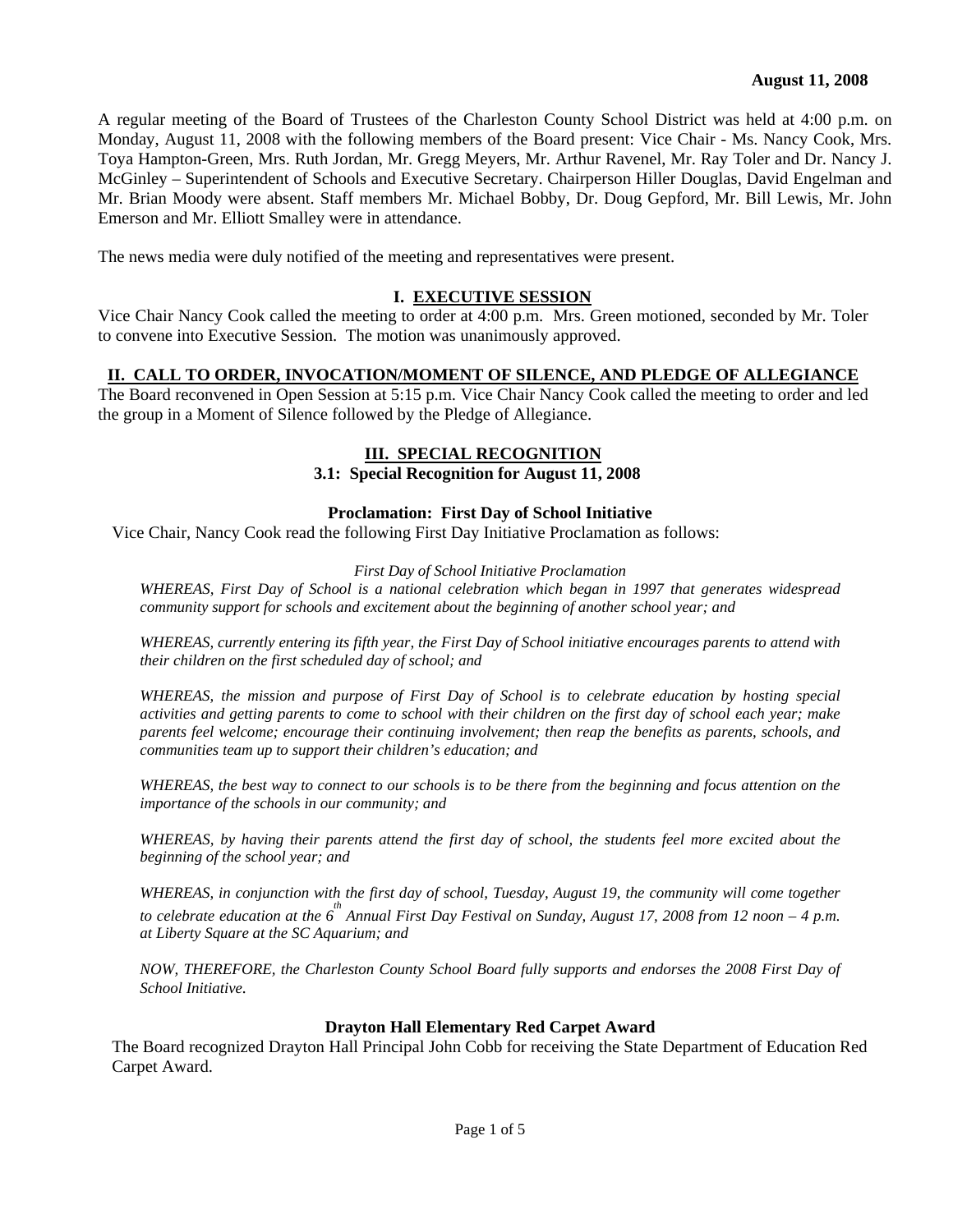### **British Petroleum A+ Award for Energy**

The Board recognized Mr. Michael Cline and Ms. Stacey Shoecraft of Pinckney Elementary and Ms. Michele Powell of Wando High School for being recipients of the British Petroleum A+ Award for Energy. These teachers received a \$10,000 grant to teach students about energy conservation.

### **IV. SUPERINTENDENT'S REPORT 4.1: Superintendent's Report**

Dr. McGinley shared the following:

- Efforts to ensure that more students are in class and ready to learn on August  $19<sup>th</sup>$ —the first day of school were outlined as follows:
	- o The District has partnered with the City of North Charleston to promote their "It's Cool to be in School" initiative, a grassroots campaign that has officers and faith-based leaders going doorto-door making sure that parents have all the resources and information they need to get children in school the first day.
	- o The District posted a fact sheet on the Parent section on the website and staff members are disseminating it all across the county in places such as churches, grocery stores and community centers.
	- o On Tuesday, August  $12^{th}$ , "Parentlink" calls will be made to all CCSD households (over 40,000 students) to remind them that the first day of school is one week away.
	- o This weekend, Darius Rucker from Hootie and the Blowfish will be recording a back-to-school phone message for parents that will be sent as a reminder on Sunday night.
	- o The District has promoted free school supply and clothing initiatives, such as the "Hands of Christ" distributions at Presbyterian churches across the county. This weekend a concert sponsored by Hootie Blowfish and the First Day Festival will be held.
- In two weeks, staff will present a three-year strategic plan (Charleston Achieving Plan for Excellence) to the Board. This plan takes the Charleston Plan for Excellence to a new level with results-oriented, 21<sup>st</sup> Century vision built on three simple goals and three core values. The Charleston Achieving Excellence Plan will accomplish three things:
	- o Elevate the achievement of students overall;
	- o Close the achievement gap between groups of students; and
	- o Raise the graduation rate

If these things are done well, everyone benefits, and all—from Pre-K to  $12<sup>th</sup>$  grade have a role to play. These roles are defined largely around core values that support our goals: Results, Access, and Partnerships. The District is also going to support the plan with district-wide initiatives—some at the central office level, others at the school level. Classroom modernization and implementation of a new performance instrument for staff that ties annual salary increases to individuals, groups, and district successes are among the supports identified.

Achievement gap will be addressed. Dr. McGinley said the importance of diversity, the need to raise standards, expectations, and access for every child are topics she has talked about since she became the Superintendent because she believes that all children are college material and race or income should never predict academic performance.

A new "Success for All" Taskforce, co-chaired by Drayton Hall Principal John Cobb and Baptist Hill Principal James Winbush has been formed. This taskforce will develop strategies to close the achievement gap over the next few years. District-wide last year about 17% of our teachers were African American. Even through this is higher than the state average and significantly higher than national trends, the district can and should do a better job of ensuring that our students are exposed to teachers and administrators who come from different backgrounds. This district principal distribution has not changed from last year. The district has 34% African American principals compared with 16% nationwide. The bottom line is that the district needs to raise student achievement for all students, especially those struggling.

Teacher vacancies are down to 14 now. Last year school started with 26, the year before 90.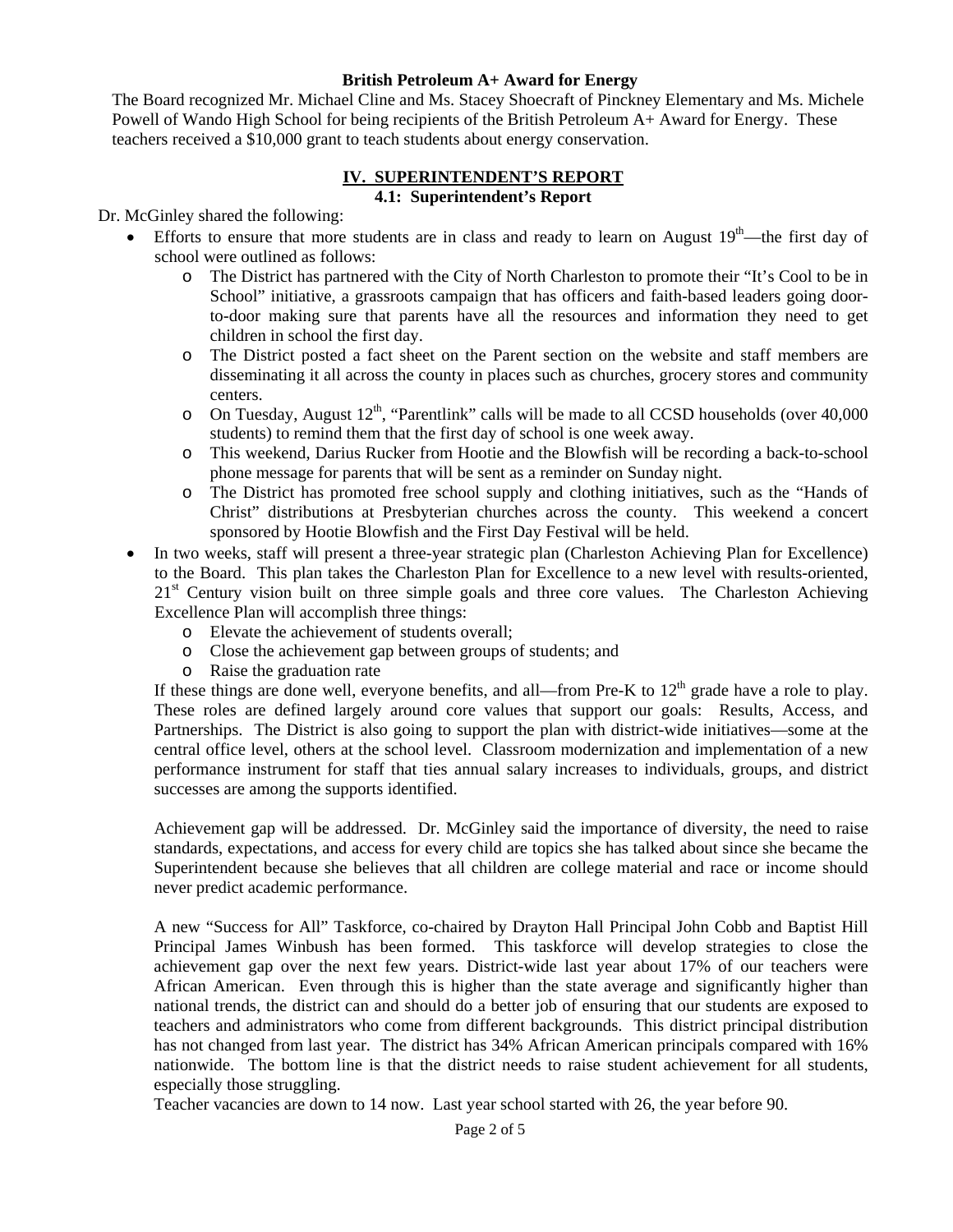In closing, Dr. McGinley announced the death of Mt. Pleasant Academy teacher, Paula Kemp who passed away during the weekend. She was a veteran and Nationally Board Certified first grade teacher who had given 25 years of service to Charleston County School District.

# **V. VISITORS, PUBLIC COMMUNICATIONS**

# **5.1: Visitors, Public Communications**

- *1. Mr. Tommy Dew and Mark Brandenburg addressed the Board regarding the entrance policy for Buist Academy.*
- *2. Mr. Derrick Stipp addressed the Board regarding a student transfer from McClellanville Middle School to any middle school in Mt. Pleasant for convenience.*
- *3. Ms. Deborah Ribbette Greig expressed concerns regarding the broken air conditioner at Wando High School.*
- *4. Mr. Theodore Brown addressed the Board about the new North Charleston Middle School.*
- *5. Mr. Arthur Ravenel requested the Board bring a consolidation plan to merge two schools to provide space for Charleston Developmental Academy under Act 189.*
- *6. Mr. Park Dougherty thanked the Board for supporting the motion on April 14th which allowed the Charleston School of Math and Science facility project to move forward. He also extended an invitation to the Board to attend the ribbon-cutting ceremony on Monday, August 14<sup>th</sup> at 4pm.*

# **VI. APPROVAL OF MINUTES/EXECUTIVE SESSION AGENDA ITEMS**

# **6.1: Open and Executive Session Minutes of July 21, 2008**

Mr. Meyers motioned, seconded by Mrs. Jordan approval of the Open and Executive Session minutes of July 21, 2008. The motion was approved 6-0.

# **6.2: Motions of Executive Session of August 11, 2008**

The Board acted on the following Executive Session Agenda items as follows.

- 1.1: Student Transfer Appeals The board approved student transfer appeals as follows with a vote of 6-0.
	- $\circ$  Approved A, E, F, G, H, I, J, K, M, N, and O;
	- o Upheld denial for B and D
	- o Upheld denial, pending availability of space for C
	- o Approve L if meets No Child Left Behind requirements
- 1.2: Appointment Principal Sanders Clyde Elementary The Board approved the appointment of Mr. Melvin Middleton to the position of principal at Sanders Clyde Elementary. The motion was approved 6-0.
- 1.3: Student Expulsion Appeals The Board scheduled three student expulsion appeals on Wednesday, August  $20^{th}$  beginning at 4:00pm.
- 1.4: Contractual Matters
	- 1. The Board approved the recommendation to award the construction contract for Sanders Clyde K-8 to HG Reynolds Construction Company, Inc. for the stipulated sum of \$17,938,000. The motion was approved 5-0-1 (Cook abstained).
	- 2. The Board also discussed The Wando HVAC in executive session. However, no action was taken.
- 1.5: Personnel Matter The Board received information on a personnel matter in Executive Session. However, no action was taken.
- 1.6: Legal Briefing This item was pulled from the agenda. No action was taken.

# **6.3: Financial Minutes of July 21, 2008**

Mr. Meyers motioned, seconded by Mr. Ravenel to approve the Financial Minutes of July 21, 2008. The motion was approved 6-0.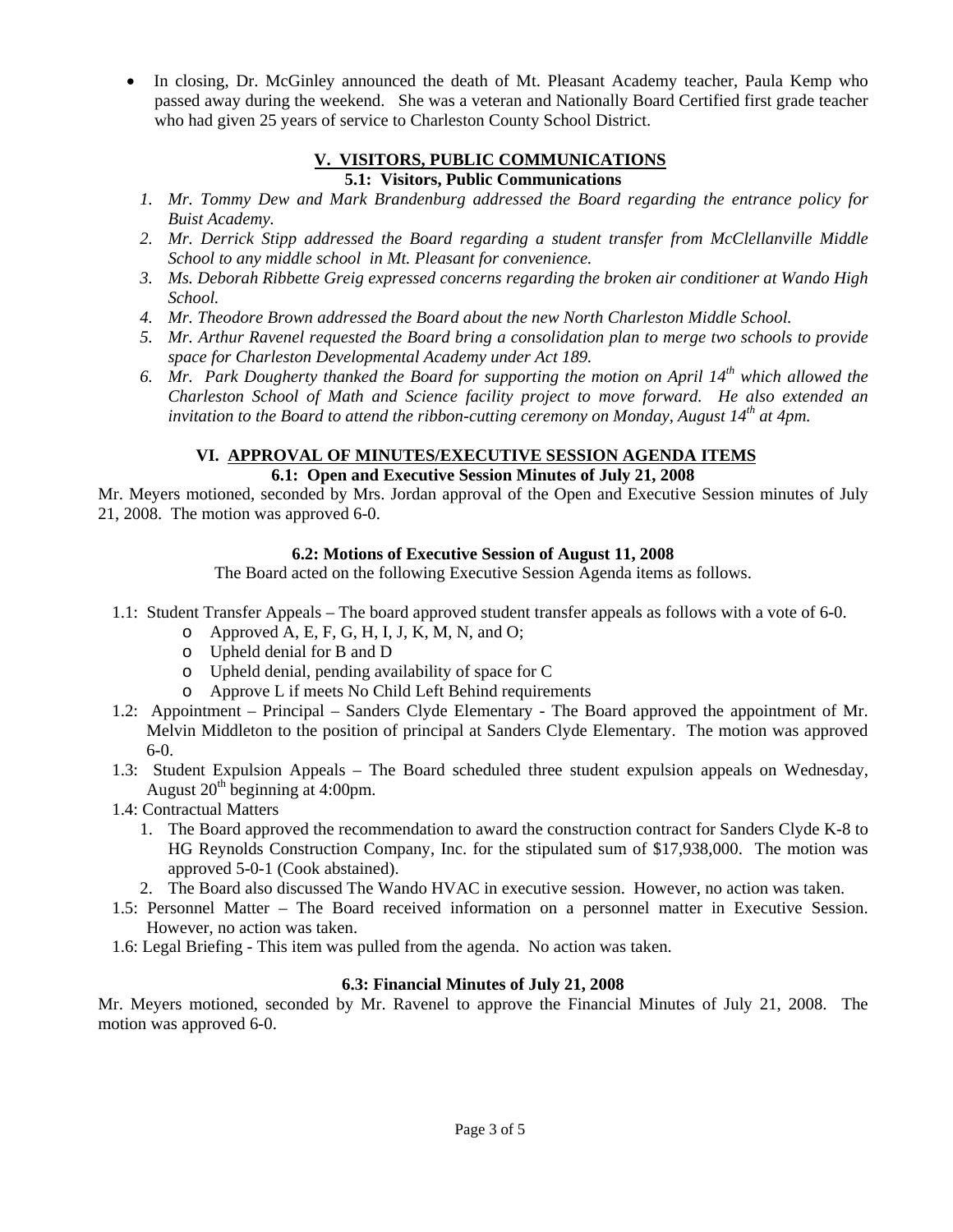# **VII: MANAGEMENT REPORT**

### **7.1: Brief Status – Opening of Schools –** *Mr. Bobby*

Mr. Michael Bobby briefed the Board on the status of opening of schools sharing a list of things done to ensure a smooth opening of schools.

# **VIII: CHARLESTON ACHIEVING EXCELLENCE UPDATE**

### **8.1: No Child Left Behind: AYP Status Update –** *Mrs. English-Watson*

Mrs. Michele English-Watson presented information to the Board regarding the status of No Child Left Behind. Mrs. English-Watson also responded to questions from Mr. Ravenel regarding the number of Title I schools in the school improvement category indicating that three additional schools were added. Mr. Ravenel also requested information on the total number of schools that didn't make AYP.

# **IX**. **POTENTIAL CONSENT AGENDA ITEMS**

**9.1: Home School Applications** 

*A recommendation to approve home school applications.* 

Mr. Meyers motioned, seconded by Mrs. Green approval of home school applications. The motion was approved 6-0.

# **9.2: James Island Charter High School IB Program –** *Dr. Gepford*

*The Board will receive information on the International Baccalaureate Program at James Island Charter High School.* 

The Board received information on the IB Program at James Island Charter High School. No action was taken.

# **9.3: Architect change between Jennie Moore ES and Stono Park ES**

*A recommendation to approve the change of A/E firms previously approved by the Board of Trustees for Jennie Moore and Stono Park Elementary.* 

Mr. Meyers motioned, seconded by Mrs. Green approval of the recommendation to change the A/E firms previously approved by the Board of Trustees for Jennie Moore and Stono Park Elementary Schools to allow Jumper, Carter, Sease Architects to provide advance design for the new Jennie Moore Elementary School and McKellar & Associates to provide advance design for the new Stono Park Elementary School. This project does not require any additional funds. The motion was approved 6-0.

### **9.4: CCSD Hazard Mitigation Plan**

*A recommendation to approve the proposed resolution for the adoption of the revised Charleston Regional Hazard Mitigation Plan.* 

Mr. Meyers motioned, seconded by Mrs. Green approval of the recommendation to approve the proposed resolution for adoption of the revised Charleston Regional Hazard Mitigation Plan. There is no cost associated with the adoption of the Hazard Mitigation Plan. Funding to put elements of the plan in place will be subject to future board action. The motion was approved 6-0.

# **9.5: Town of Mt Pleasant Farmers' Market Joint Use Agreement**

*A recommendation to approve the joint use agreement between CCSD and the Town of Mount Pleasant at the Moultrie Middle School for the Farmers' Market.* 

Mr. Meyers motioned, seconded by Mrs. Green approval of the Joint Use Agreement between CCSD and the Town of Mt. Pleasant at the Moultrie Middle School for the Farmers Market, at no cost to the district. The motion was approved 6-0.